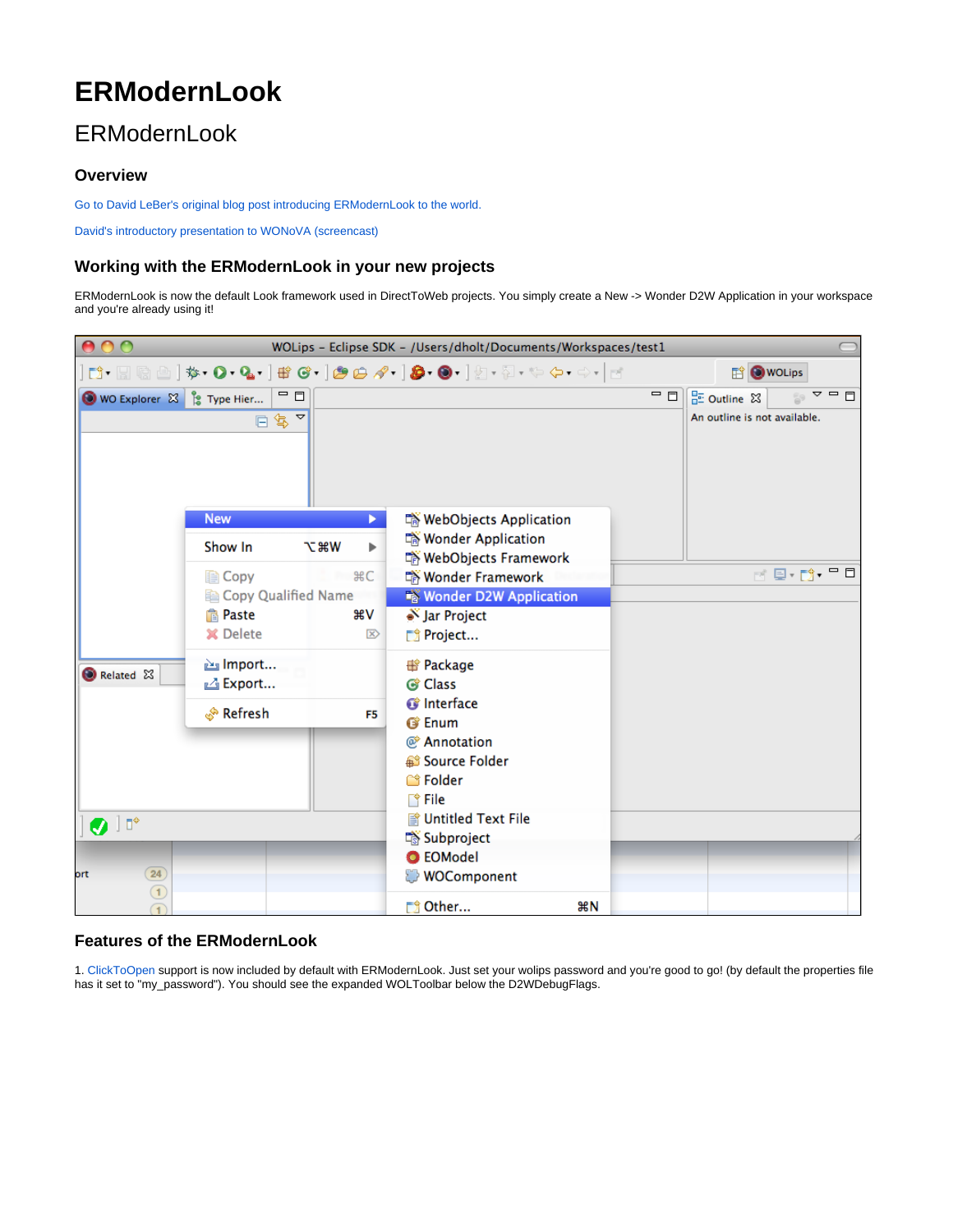| Log4J<br>D <sub>2</sub> W<br>CSS<br>Toggle SQL (ON)<br>Clear D2W Cache<br>Page Metrics (off)<br>Created keys<br>Localization<br>WOStats<br>Run Test |  |  |  |
|-----------------------------------------------------------------------------------------------------------------------------------------------------|--|--|--|
| <b>ERMODQueryPage</b>   Click to Open   Click to Debug                                                                                              |  |  |  |

2. Simple styling for the conditional error message on the login page has been added to the project template which results in the following error block:

| ╳ | password. | No user found for that<br>combination of username and |
|---|-----------|-------------------------------------------------------|
|   |           |                                                       |
|   | Login     |                                                       |
|   | Username: | asdfs                                                 |
|   | Password: |                                                       |
|   |           | Login                                                 |

3. There is a built-in D2W component that will automatically handle ERAttachments. To use it, name the property key that you have used for your ERAttachment and then specify componentName = "ERMD2WEditAttachment". That's it!

| Left-Hand Side                                                               | Right-Hand Side                                                                                          |
|------------------------------------------------------------------------------|----------------------------------------------------------------------------------------------------------|
| (pageConfiguration = 'CreateDocument' and propertyKey<br>$= 'attachedFile')$ | Class:   com.webobjects.directtoweb.Assignment<br>Key: componentName<br>"ERMD2WEditAttachment"<br>Value: |

This results in the following component in your "Create" page.

| <b>Attached File</b> | <b>Edit Attachment</b> |
|----------------------|------------------------|
|                      | Select File            |
|                      | Cancel                 |

4. To add your own CSS styling that won't be overwritten by any changes to the default stylesheets, follow these steps: